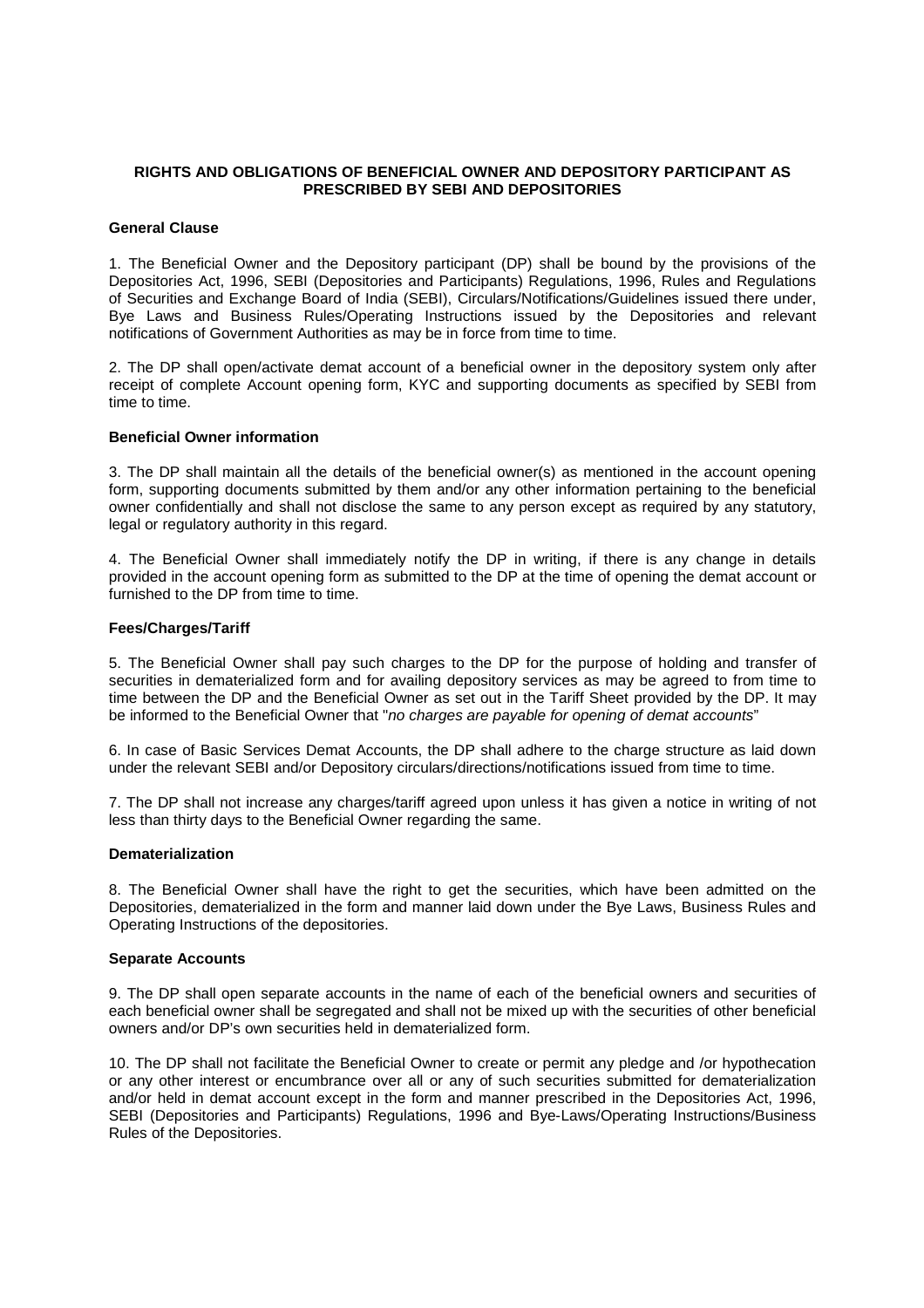### **Transfer of Securities**

11. The DP shall effect transfer to and from the demat accounts of the Beneficial Owner only on the basis of an order, instruction, direction or mandate duly authorized by the Beneficial Owner and the DP shall maintain the original documents and the audit trail of such authorizations.

12. The Beneficial Owner reserves the right to give standing instructions with regard to the crediting of securities in his demat account and the DP shall act according to such instructions.

### **Statement of account**

13. The DP shall provide statements of accounts to the beneficial owner in such form and manner and at such time as agreed with the Beneficial Owner and as specified by SEBI/depository in this regard.

14. However, if there is no transaction in the demat account, or if the balance has become Nil during the year, the DP shall send one physical statement of holding annually to such BOs and shall resume sending the transaction statement as and when there is a transaction in the account.

15. The DP may provide the services of issuing the statement of demat accounts in an electronic mode if the Beneficial Owner so desires. The DP will furnish to the Beneficial Owner the statement of demat accounts under its digital signature, as governed under the Information Technology Act, 2000. However if the DP does not have the facility of providing the statement of demat account in the electronic mode, then the Participant shall be obliged to forward the statement of demat accounts in physical form.

16. In case of Basic Services Demat Accounts, the DP shall send the transaction statements as mandated by SEBI and/or Depository from time to time.

#### **Manner of Closure of Demat account**

17. The DP shall have the right to close the demat account of the Beneficial Owner, for any reasons whatsoever, provided the DP has given a notice in writing of not less than thirty days to the Beneficial Owner as well as to the Depository. Similarly, the Beneficial Owner shall have the right to close his/her demat account held with the DP provided no charges are payable by him/her to the DP. In such an event, the Beneficial Owner shall specify whether the balances in their demat account should be transferred to another demat account of the Beneficial Owner held with another DP or to rematerialize the security balances held.

18. Based on the instructions of the Beneficial Owner, the DP shall initiate the procedure for transferring such security balances or rematerialize such security balances within a period of thirty days as per procedure specified from time to time by the depository. Provided further, closure of demat account shall not affect the rights, liabilities and obligations of either the Beneficial Owner or the DP and shall continue to bind the parties to their satisfactory completion.

## **Default in payment of charges**

19. In event of Beneficial Owner committing a default in the payment of any amount provided in Clause 5 & 6 within a period of thirty days from the date of demand, without prejudice to the right of the DP to close the demat account of the Beneficial Owner, the DP may charge interest at a rate as specified by the Depository from time to time for the period of such default.

20. In case the Beneficial Owner has failed to make the payment of any of the amounts as provided in Clause 5&6 specified above, the DP after giving two days notice to the Beneficial Owner shall have the right to stop processing of instructions of the Beneficial Owner till such time he makes the payment along with interest, if any.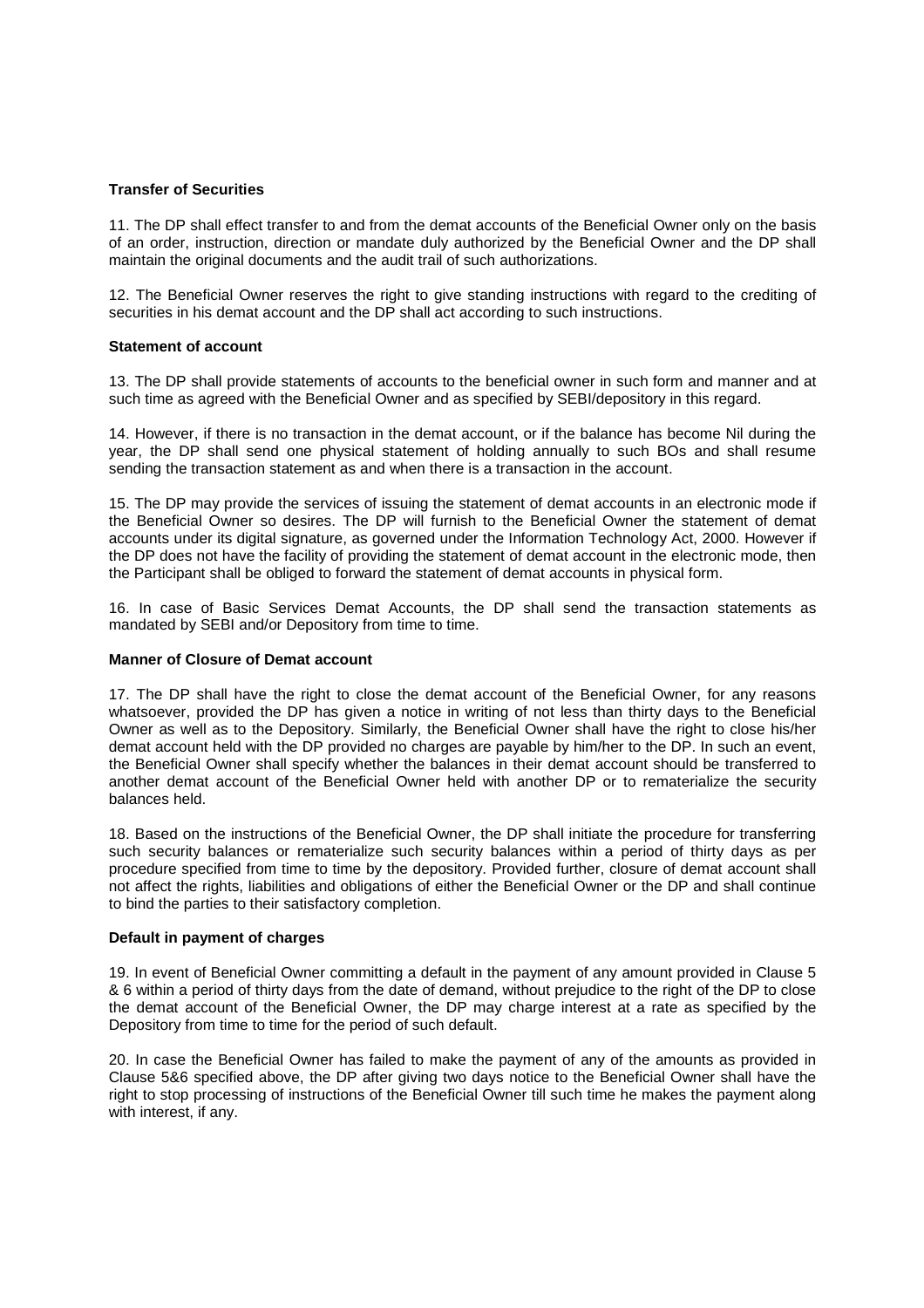## **Liability of the Depository**

21. As per Section 16 of Depositories Act, 1996,

1. Without prejudice to the provisions of any other law for the time being in force, any loss caused to the beneficial owner due to the negligence of the depos itory or the participant, the depository shall indemnify such beneficial owner.

2. Where the loss due to the negligence of the participant under Clause (1) above, is indemnified by the depository, the depository shall have the right to recover the same from such participant.

#### **Freezing/ Defreezing of accounts**

22. The Beneficial Owner may exercise the right to freeze/defreeze his/her demat account maintained with the DP in accordance with the procedure and subject to the restrictions laid down under the Bye Laws and Business Rules/Operating Instructions.

23. The DP or the Depository shall have the right to freeze/defreeze the accounts of the Beneficial Owners on receipt of instructions received from any regulator or court or any statutory authority.

#### **Redressal of Investor grievance**

24. The DP shall redress all grievances of the Beneficial Owner against the DP within a period of thirty days from the date of receipt of the complaint.

#### **Authorized representative**

25. If the Beneficial Owner is a body corporate or a legal entity, it shall, along with the account opening form, furnish to the DP, a list of officials authorized by it, who shall represent and interact on its behalf with the Participant. Any change in such list including additions, deletions or alterations thereto shall be forthwith communicated to the Participant.

#### **Law and Jurisdiction**

26. In addition to the specific rights set out in this document, the DP and the Beneficial owner shall be entitled to exercise any other rights which the DP or the Beneficial Owner may have under the Rules, Bye Laws and Regulations of the respective Depository in which the demat account is opened and circulars/notices issued there under or Rules and Regulations of SEBI.

27. The provisions of this document shall always be subject to Government notification, any rules, regulations, guidelines and circulars/ notices issued by SEBI and Rules, Regulations and Bye-laws of the relevant Depository, where the Beneficial Owner maintains his/ her account, that may be in force from time to time.

28. The Beneficial Owner and the DP shall abide by the arbitration and conciliation procedure prescribed under the Bye-laws of the depository and that such procedure shall be applicable to any disputes between the DP and the Beneficial Owner.

29. Words and expressions which are used in this document but which are not defined herein shall unless the context otherwise requires, have the same meanings as assigned thereto in the Rules, Bye-laws and Regulations and circulars/notices issued there under by the depository and /or SEBI

30. Any changes in the rights and obligations which are specified by SEBI/Depositories shall also be brought to the notice of the clients at once.

31. If the rights and obligations of the parties hereto are altered by virtue of change in Rules and regulations of SEBI or Bye-laws, Rules and Regulations of the relevant Depository, where the Beneficial